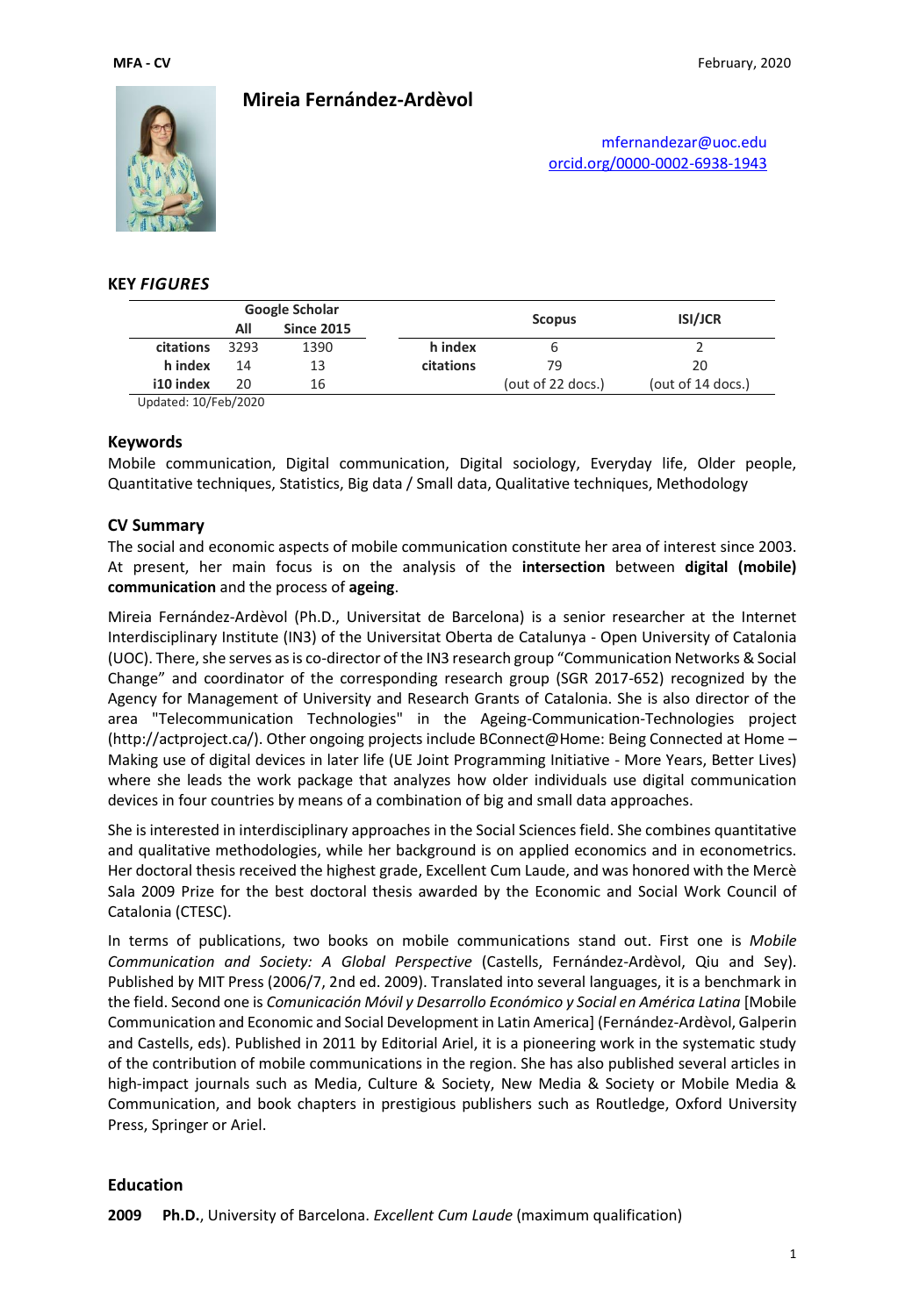*Dissertation title: Determinants of competitiveness of small and micro enterprises in an environment of innovation. Published as a book in 2010 (ISBN: 978-84-39-38413-7). Best Ph.D. dissertation of the year "Mercè Sala" 2009 prize, awarded by the Labor, Economic and Social Council of Catalonia (Government of Catalonia).* 

- **2000 Proficiency in Academic Research** in Applied Economics, University of Barcelona
- **1998 Bachelor Degree** in Economics, University of Barcelona
- **1996 Bachelor Degree** in Business Administration and Management, University of Barcelona

### **Current academic positions**

**Open University of Catalonia, IN3 - Internet Interdisciplinary Institute**

Senior researcher, full time (since July 2009), and

Co-director, research group [Communication Networks &](http://www.communicationchange.net/en/about-us/) Social Change (since January, 2016)

**University of Barcelona, Dept. Econometrics, Statistics and Applied Economics**

Part-time lecturer (since October, 2000).

#### **Working languages**

English, Catalan (mother tongue), Spanish (mother tongue)

#### **Teaching**

- 2015 … Social Indicators (5 ECTS, elective course). **Master's degree** in Statistics and Operations Research [\(MESIO UPC-UB\)](https://mesioupcub.masters.upc.edu/en).
- 2016 2018 Trending topics on development: Module 2 Digital Technologies and development (8 hours, as part of a 4 ECTS, elective course given in English). **Master's degree in International Development** [IBEI](https://www.ibei.org/en/) inter-university institute.
- 1998 2015 Statistics (6 ECTS), Time Series Analysis (3 ECTS), Social Indicators (6 ECTS). **Degrees** in Social Sciences (Economics, Business Administration, and Management) and Statistics. Dpt. of Econometrics, Statistics, and Applied Economy, University of Barcelona (UB)

## **Ph.D. Supervision**

Student: Sarah Wagner

Dissertation title: A multi-sited ethnography of the decolonization of mobile media among Guaraní. Excellent CUM LAUDE (maximum qualification). January 2020. Doctoral Program in Information Society and Knowledge. Open University of Catalonia

I am currently supervising 3 other students in the same doctoral program.

## **Current projects** (selection)

**ACT project:** Ageing Communication Technologies: experiencing a digital world in later life

| Social Sciences and Humanities      |           | Co-applicant and researcher |  |  |                                       |  |                                              |  |  |
|-------------------------------------|-----------|-----------------------------|--|--|---------------------------------------|--|----------------------------------------------|--|--|
| Research Council of Canada (SSHRCC) |           |                             |  |  |                                       |  | Member of the General Board, director of the |  |  |
| (ref.: 895-2013-1018)               |           |                             |  |  | "Telecommunication Technologies" area |  |                                              |  |  |
| 2 million $\epsilon$                | 2014-2021 |                             |  |  |                                       |  |                                              |  |  |

This interdisciplinary partnership brings together researchers from three continents whose goal is to inquire into the intersections among communication, media, ageing and the concept of mobile technology within the current discourse on active ageing. <http://actproject.ca/>

Besides the area direction, I designed or contributed to different case studies, among them:

- Ageism and social media through the lens of the media ideologies (approved, 2018-2019)
- Cross-national longitudinal study: Older audiences in the digital media environment (2016-2020, [link\)](http://actproject.ca/act/cross-national-longitudinal-study/).
- Smartwatches, adoption(s) and appropriations(s) (2016-2017, [link\)](http://actproject.ca/act/smart-watches-adoptions-and-appropriations/)
- Online survey: Intergenerational comparison of online activities (2015, [link\)](http://actproject.ca/act/intergenerationalcomparison/)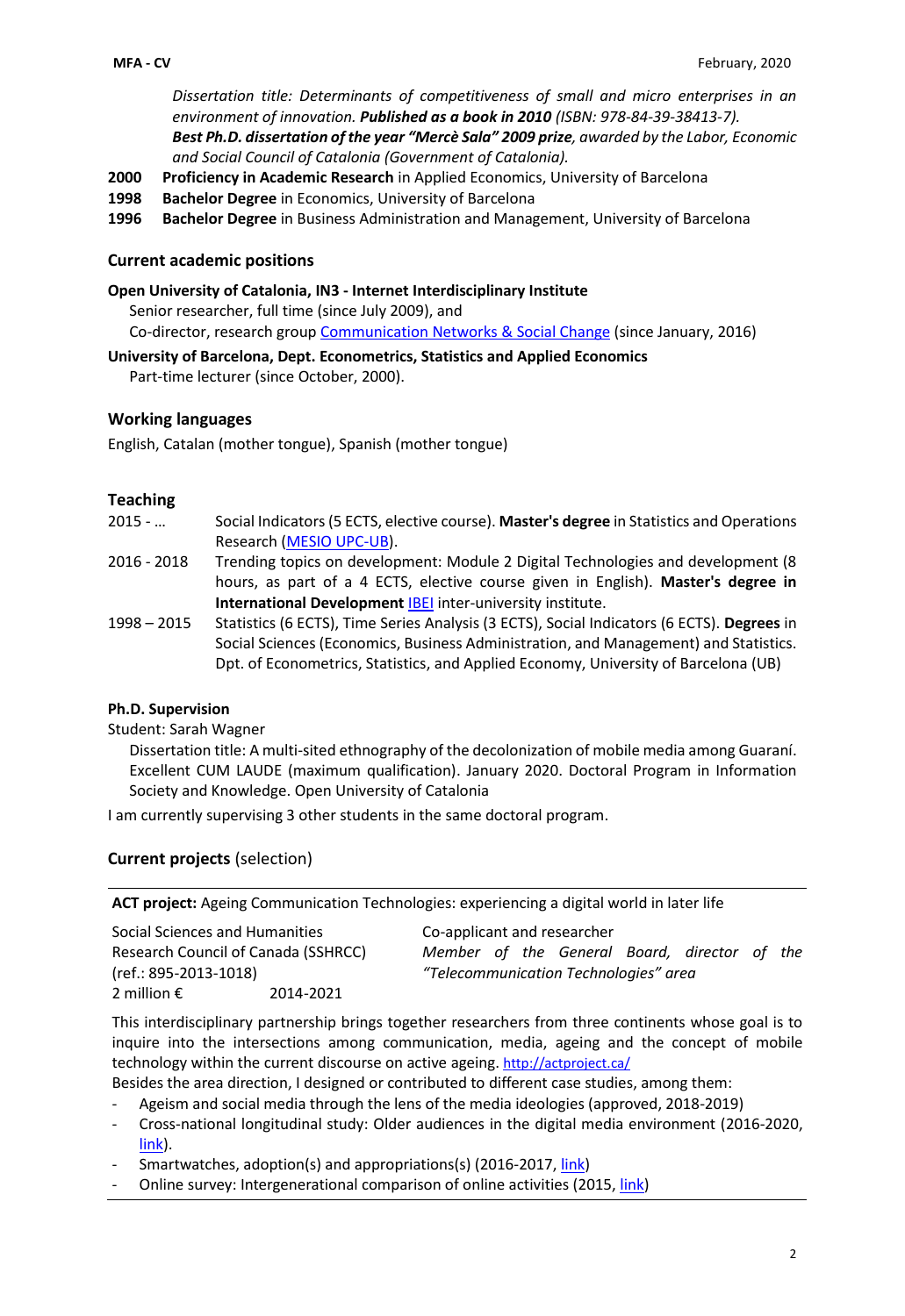**BConnect@Home**: Being Connected at Home – Making use of digital devices in later life

|                                      | MINECO (Spanish Ministry of Science) & | WP I leader: Tracking older people's mobile use                     |
|--------------------------------------|----------------------------------------|---------------------------------------------------------------------|
| Joint Programming Initiative (JPI) - |                                        | The WP analyzes trends in how individuals use digital               |
| More Years, Better Lives (ref. PCIN- |                                        | communication devices in their home and other                       |
|                                      | 2017-080; grant agreement JPI03-074:   | locations in four countries (The Netherlands, Spain,                |
| 643850)                              |                                        | Sweden, and Canada), by tracking smartphone and                     |
| 571.032€                             | 2017-2020                              | mobile app activity patterns of 600 individuals 55-79<br>years old. |

WP-I complements the passive metering (tracking) with a survey and semi-structured interviews for a better understanding of the meanings in the use of smartphones. The WP builds upon the synergies created in the ACT project and the COST Action: Ageism.

The project investigates fundamental changes in the contemporary experience of later life, at the intersection of digital infrastructures, place and the experience of "being connected" and will provide design recommendations for digital interventions for social connectedness through local "Academic Work Places."

*COST Action: Ageism - a multi-national, interdisciplinary perspective*

| <b>COST: European Cooperation in Science</b> | Management Committee (MC) member     |
|----------------------------------------------|--------------------------------------|
| & Technology, EU FP Horizon 2020 (ref.       | Working Group: Media (active member) |
| IS1402) 2014-2018                            | Host of 1 meeting (January 2018)     |

The long-term goal of this Action is to challenge the practice of ageism (i.e., the complex and often negative social construction of old age) and allow older people to realize their full potential. In light of the changing demographics, the high prevalence of ageism, its complex social roots, broad consequences, and the limited research on the topic, this Action is timely and has both practical and scientific significance. <http://notoageism.com/>

# **Publications** (selection)

## **Journal articles**

Wagner, S., & **Fernández-Ardèvol, M.** (2020): **Mobile media practices and decolonization: A community-based study in Greater Buenos Aires**, Mobile Media & Communication. 8(1), 83-103. <https://doi.org/10.1177/2050157918822163>

**SCI/SSCI** (Social Sciencies JCR) IF (Impact Factor): **1.622 Q2 Communication**

Rosales, A., & **Fernández-Ardèvol, M.** (2019). **Structural ageism in big data approaches**. Nordicom Review, 40(s1), 51-64[. https://doi.org/10.2478/nor-2019-0013](https://doi.org/10.2478/nor-2019-0013)

**SJC** (Scopus) Impact Factor (IF): **0.61. Q2 Communication**

**Fernández-Ardèvol, M.**; Ferran-Ferrer, N.; Nieto-Arroyo, J.; Fenoll, C. (2018). **The public library as seen by the non-users**. El profesional de la información, v. 27, n. 3, pp. 659-670.

**SCI/SSCI** IF: **1.063; Q3 Information science & Library science.** 

**SJR** impact factor (IF): **0.541; Q1 Library and information science.** 

Ferran Ferrer, N.; **Fernández-Ardèvol, M.**; Nieto, J.; Fenoll Clarabuch, C. (2018). **Marc, Maria y David : el diseño de experiencia de usuario (UX) aplicado a la biblioteca pública**. BiD: textos universitaris de biblioteconomia i documentació, 40 (june). <http://bid.ub.edu/es/40/ferran.htm>. DOI: [http://dx.doi.org/10.1344/BiD2018.40.17.](http://dx.doi.org/10.1344/BiD2018.40.17)

**SJR:** Emerging Sources Citation Index

**Fernández-Ardèvol, M.**, Sawchuk, K., & Grenier, L. (2017). **Maintaining connections: Octo- and nonagenarians on digital 'use and non-use.'** *Nordicom Review*, *38*(s1), 39–51. <https://doi.org/10.1515/nor-2017-0396>

**SJR** IF: **0.393 Q2 Communication**

**Fernández-Ardèvol, M.**, & Ferran Boleda, J. (2017). **Popularization through press advertisements: Mobile telephony in Spain (1994–1999)**. Journal of Science Communication, 16(03), A11. [https://jcom.sissa.it/archive/16/03/JCOM\\_1603\\_2017\\_A11](https://jcom.sissa.it/archive/16/03/JCOM_1603_2017_A11) **SJR** IF: **0.310; Q2 Communication; Q2 Social Sciences**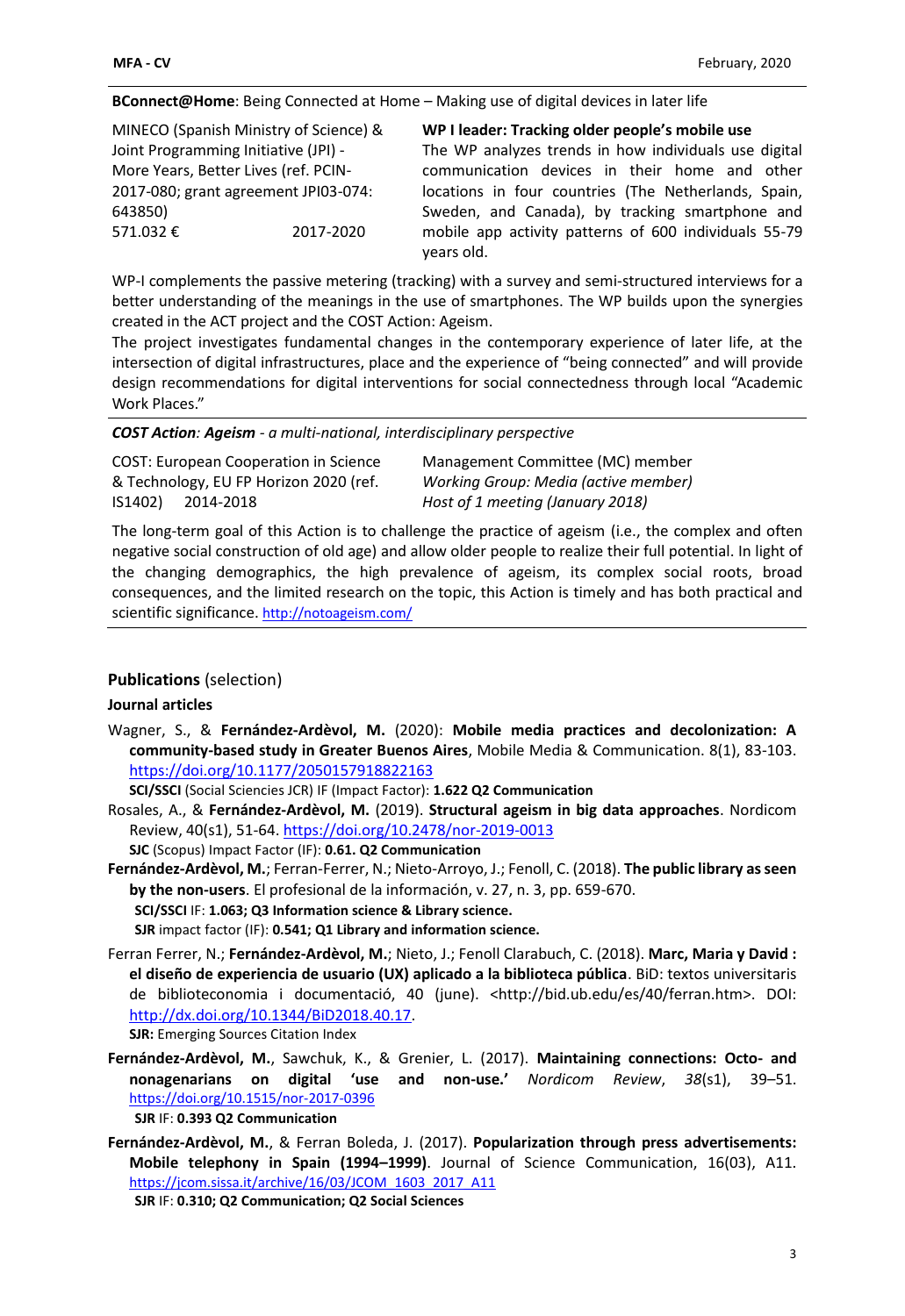Comunello, F., **Fernández-Ardèvol, M.**, Mulargia, S., & Belotti, F. (2017). **Women, youth and everything else: Age-based and gendered stereotypes in relation to digital technology among elderly Italian mobile phone users**. *Media, Culture & Society*, *39*(6), 798–815. <https://doi.org/10.1177/0163443716674363>

**SCI/SSCI** IF: **1.128 Q2 Sociology**

**SJR** IF**: 0.979; Q1 Communication; Q1 Sociology and Political Science.** Google Scholar citations: 3

Rosales, A., **Fernández-Ardèvol, M.**, Comunello, F., Mulargia, S., & Ferran-Ferrer, N. (2017). Older people and smartwatches, initial experiences. *El Profesional de La Información*, *26*(3), 457–463. <https://doi.org/10.3145/epi.2017.may.12>

**SCI/SSCI** IF: **1.063; Q3 Information science & Library science.** Citations: 1

**SJR** IF: **0.541; Q1 Library and information science.** Citations: 1. Google Scholar citations: 1

Wagner, S., & **Fernández-Ardèvol, M.** (2016). **Local content production and the political economy of the mobile app industries in Argentina and Bolivia**. *New Media & Society*, *18*(8), 1768–1786. <https://doi.org/10.1177/1461444815571112>

**SCI/SSCI** IF: **4.180; Q1 (Communication)**. Citations: 1

**SJR** IF**: 2.084; Q1 Communication; Q1 Sociology and Political Science** 

**Fernández-Ardèvol, M.** (2013). **Deliberate missed calls: A meaningful communication practice for seniors?** *Mobile Media & Communication*, 1(3), 285–298. <https://doi.org/10.1177/2050157913493624>

**SJR** (Since 2016)**: Q2 Communication; Q2 Media Technology; Q2 Computer Networks and Communication.**  Citations: Scopus, 2; Google Scholar, 3.

Barrantes, R., & **Fernández-Ardèvol, M.** (2012). **Mobile phone use among market traders at fairs in rural Peru**. *Information Technologies & International Development (ITID)*, *8*(3), 35–52. <http://itidjournal.org/itid/article/view/913>

An open access journal **ranked the top ICT4D** (Information and Communication Technology for Development) **specialty journal** for research impact by leading Prof. Richard Heeks: [ICT4D Journal Ranking](http://ict4dblog.wordpress.com/2010/04/14/ict4d-journal-ranking-table/)  [Table.](http://ict4dblog.wordpress.com/2010/04/14/ict4d-journal-ranking-table/) Google Scholar citations: 11.

### **Books**

**Fernández-Ardèvol, M.**; Galperin, H.; Castells, C. **(eds.)** (2011). *Comunicación móvil y desarrollo económico y social en América Latina [Mobile Communication and economic and social development in Latin America]*. Barcelona: Ed. Ariel. (ISBN: 978-84-08-09969-7) **Ranking, Spanish publishers** (general ranking): **2nd** (ICEE: 43.749). Citations: Scopus, 1; Google Scholar, 30.

Castells, M., **Fernández-Ardèvol, M.**, Linchuan Qiu, J., & Sey, A. (2006**).** *Mobile communication and society: A global perspective*. Cambridge, MA: The MIT Press. Citations: Scopus, 619; Google Scholar, 1742.

Translations: **Spanish** (ed. Ariel, ISBN: 978-84-344-5327-2; D. L.: B-14.126-2007; 2nd ed. Reviewed 2007); **Italian** (ed. Guerini e Associati, ISBN: 978-88-8335-959-0, 2008); **Portuguese** (ed. Fund. Calouste Gulbenkian, ISBN: 978-972-31-1297-9, 2009); **Korean** (CommunicationBooks, Inc., ISBN: 978-89-6406-020-9, 2009) Reviews (source: ISI web of knowledge): (1) Downey, G. (2008): *Technology and Culture* 49(2): 512-4; (2) Geser, H. (2007): *Contemporary Sociology – A journal of reviews* (36)5: 444-6; (3) Kavoori, A. (2009): *Journal of broadcasting & electronic media* (53)1: 161-2; (4) Kendall, Susan L. (2009): *Government information quarterly* (26)3: 549-9; (5) Murelaga Ibarra, J. (2008): *Comunicación y Sociedad* (21)1: 152-4; (6) Smith, H. L.; Romeo, S. (2007): *Annals of the association of American geographers* (97)4: 819-20; (7) Townsend, A.. (2008): *Economic geography* (84)1: 119-20; (8) Turner, B. (2008): *Eurpean Legacy – Toward new paradigms*, (13)2: 263-4.

## **Book chapters**

- **Fernández-Ardèvol, M.** (in print). **Older People Go Mobile**, In Ling, R., Fortunati, L., Goggin, G., Lim, S.S. and Li, Y. (Eds.): *The Oxford Handbook of Mobile Communication and Society* (pp. 187-199). Oxford: Oxford University Press. ISBN: 9780190864385
- **Fernández-Ardèvol, M.** (2019). **One phone, two phones, four phones: Older women and mobile telephony in Lima, Peru**. In C. W. Larsson & L. Stark (Ed.), *Gendered power and mobile technology: Intersections in the global south* (p. 93-107). Routledge. [https://doi.org/10.4324/9781315175904-](https://doi.org/10.4324/9781315175904-5) [5](https://doi.org/10.4324/9781315175904-5)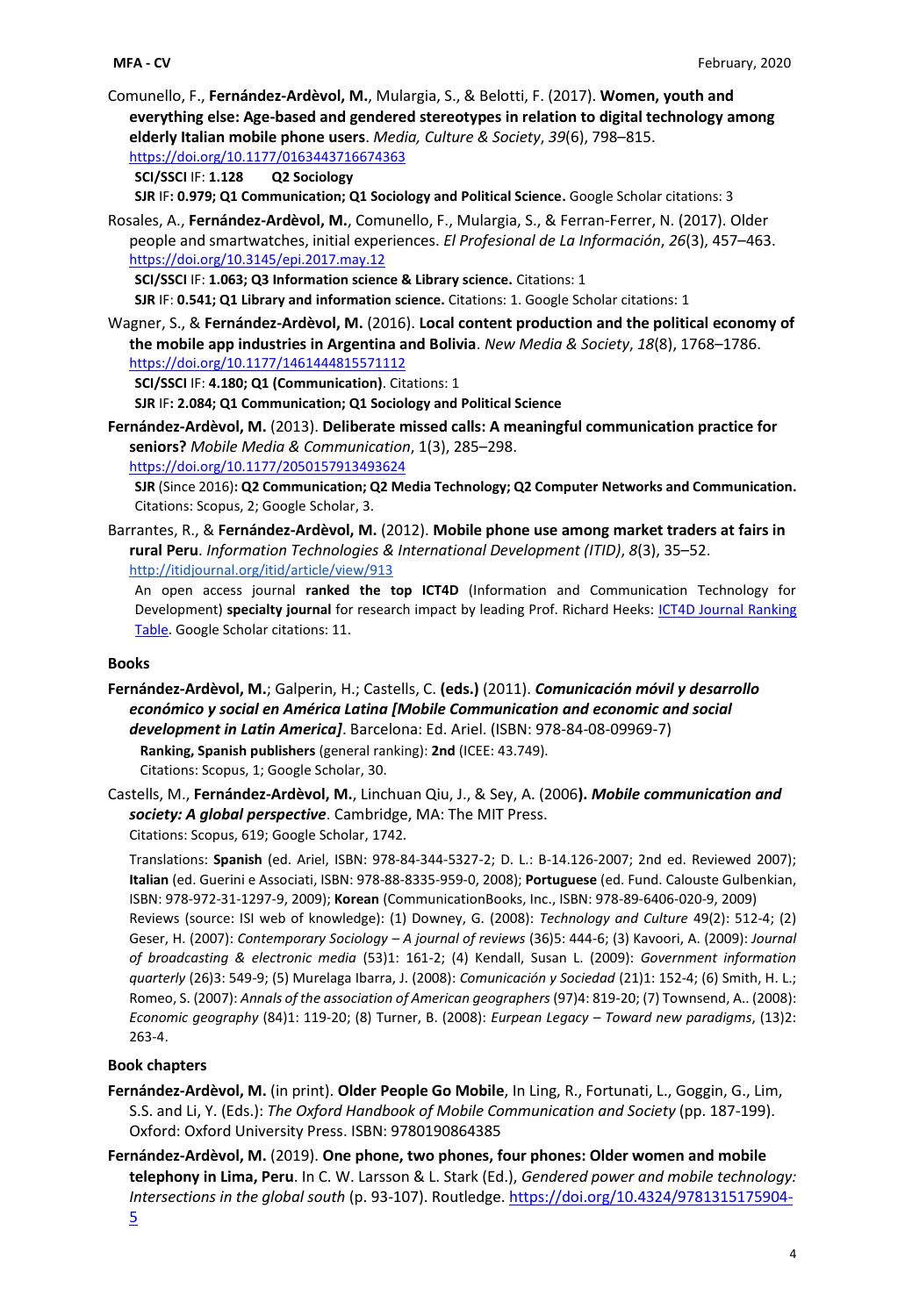- Rosales, A., & **Fernández-Ardèvol, M.** (2019). **Smartphone usage diversity among older people**. In S. Sayago (Ed.), *Perspectives on human-computer interaction research with older people* (p. 51-66). Springer. [https://doi.org/10.1007/978-3-030-06076-3\\_4](https://doi.org/10.1007/978-3-030-06076-3_4)
- **Fernández-Ardèvol, M.**; Rosales, A. (2018): **Older people, Smartphones and WhatsApp**, in Vincent J., Haddon L. (eds.) *Smartphone Cultures* (p. 55-68)*.* Abingdon Routledge.
- **Fernández-Ardèvol, M.** (2016). **An exploration of mobile telephony non-use among older people**. In E. Domínguez-Rué & L. Nierling (Eds.), *Ageing and technology: Perspectives from the social sciences* (pp. 47–66). Bielefeld, Germany: transcript Verlag.

# **Conference proceedings** (selection)

- **Fernández-Ardèvol,** M; Rosales. A.; Morey, F. (forthcoming). **Methods matter: Assessment of the characteristics of a sample to analyze digital practices and social connectedness in later life**. In J. Zhou & G. Salvendy (Ed.), *Human aspects of IT for the aged population*. Springer
- **Fernández-Ardèvol, M.**, Rosales, A., Loos, E., Peine, A., Beneito-Montagut, R., Blanche, D., Fischer, B., Katz, S., & Östlund, B. (2019). **Methodological strategies to understand smartphone practices for social connectedness in later life.** In J. Zhou & G. Salvendy (Ed.), *Human aspects of IT for the aged population: Social media, games and assistive environments* (p. 46-64). Springer. [https://doi.org/10.1007/978-3-030-22015-0\\_4](https://doi.org/10.1007/978-3-030-22015-0_4)
- **Fernández-Ardèvol, M.**, & Rosales, A. (2017). **My interests, my activities: Learning from an intergenerational comparison of smartwatch use**. In Jia Zhou & G. Salvendy (Eds.), *Human aspects of IT for the aged population: Applications, services and contexts* (Vol. 10298, pp. 114– 129). Cham, Switzerland: Springer. [https://doi.org/10.1007/978-3-319-58536-9\\_10](https://doi.org/10.1007/978-3-319-58536-9_10)
- **Fernández-Ardèvol, M.**, & Ivan, L. (2015). **Why age is not that important? An ageing perspective on computer anxiety**. In Jin Zhou & G. Salvendy (Eds.), *Human aspects of IT for the aged population: Design for aging* (Vol. 9193, pp. 189–200). Cham, Switzerland: Springer. [https://doi.org/10.1007/978-3-319-20892-3\\_19](https://doi.org/10.1007/978-3-319-20892-3_19)
- **Fernández-Ardèvol, M.** (2014). **Mobile phones, restrictions and discontinuities.** In I. Niang, C. Scharff, & C. Wamala (Eds.), *Proceedings of 4th International Conference on M4D Mobile Communication for Development: M4D 2014, General Tracks* (pp. 119–130). Karlstad, Sweden: Karlstad University. <http://kau.diva-portal.org/smash/get/diva2:709233/FULLTEXT03.pdf>

# **Research fellowships/visiting periods** *(theme: older people and digital practices)*

- 2019 J. Castillejo Fellowship (MINECO CAS19/00041, Spanish Ministry of Science, Innovation, and Universities). Université de Montréal (Montreal, Quebec), Canada. (4 months, autumn). Host: Prof. Line Grenier. Project: Old age and digital communication practices: Methodological reflections and proposals.
- 2014 Erasmus (Lifelong Learning Program). Scoala Nationala de Studii Politce si Administrative din Bucaresti (SNSPA). Bucharest, Romania (1 week, spring). Host: Dr. L. Ivan.
- 2013 Instituto de Estudios Peruanos [Institute of Peruvian Studies] (IEP). Lima, Peru (2 weeks, autumn). Host: Dr. R. Barrantes
- 2011 Annenberg School for Communication, University of Southern California, Los Angeles, CA (3 months, autumn). Host: Dr. F. Bar.

# **Miscellanea**

**International advisor:** YMAP: Youth mobilities, aspirations & pathways research project (2017-2021) <https://www.ymapproject.org/> Australian Research Council [grant number DP170100180] **International collaborator:** Centre of Excellence in Research where Ageing and Care (2018- 2025) <https://www.jyu.fi/hytk/fi/laitokset/yfi/en/research/projects/agecare> Academy of Finland

**Society of Statistics of Catalonia**: founder member (since 2010).

*Associated Publisher*, Information Technologies and International Development [\(ITID Journal\)](http://www.itidjournal.org/index.php/itid) (since 2012).

**Reviewer: ECREA 2018**, 7th European Communication Conference (ECC), 31/10-3/11, Lugano (Switzerland).